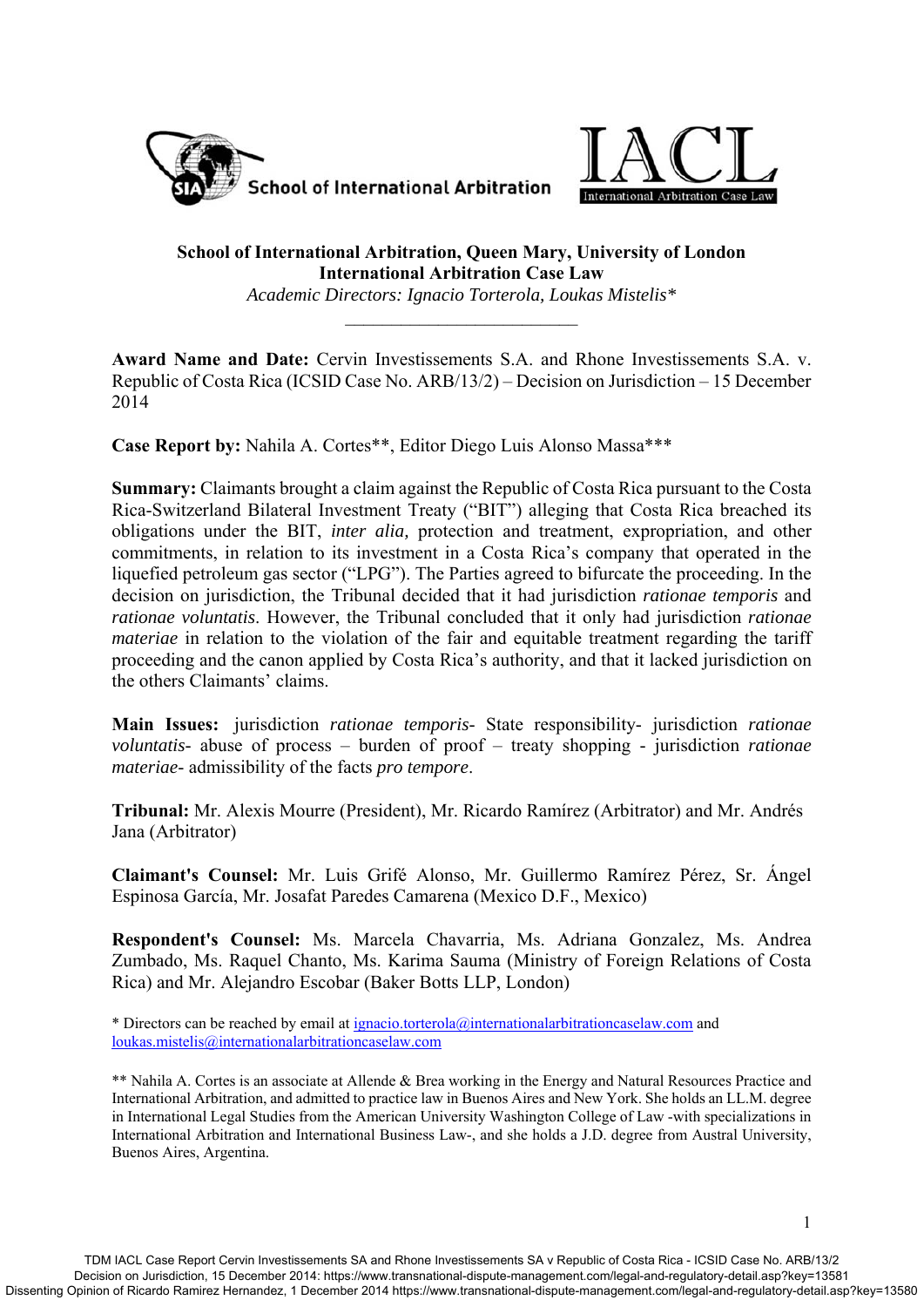Lawyer, University of Buenos Aires, admitted to practice law in the City of Buenos Aires; Sworn Translator, University of Buenos Aires, Argentina. LLM holder in International Relations – with a specialization in Private International Law – Institut de Hautes Études Internationales, University of Geneva, Switzerland. Mr. Alonso Massa can be contacted at: alonso@arbitrage-transnational.com or https://ar.linkedin.com/in/diegoluisalonsomassa

## **Digest:**

### **1. Relevant Facts**

Cervin Investissements S.A. ("Cervin") and Rhone Investissements S.A. ("Rhone" and together with Cervin, the "Claimants") are two companies incorporated under the laws of Switzerland. Both companies are part of Grupo Zeta, a group of Mexican companies. Respondent is the Republic of Costa Rica ("Costa Rica" or "Respondent") (¶¶ 1-12). The underlying dispute arose out of Claimants' investment in Gas Nacional Zeta S.A. ("GNZ"), a company that resulted from the merger of GNZ and Tropigas de Costa Rica S.A. ("Tropigas"), which provides services of storage, packing, distribution, and commercialization of LPG.

In Costa Rica, the public and private entities interact in the LPG sector. On the one hand, RECOPE, a State-owned entity, oversees the production, acquisition, and sale of LPG to private companies. On the other hand, private companies store, distribute, and sell LPG to the final consumers (¶51). There are two authorities that have competence on the regulation of LPG: (i) the Regulatory Authority of Public Service ("ARESEP"), that sets the utilities prices and rates and supervises service providers from a financial and technical perspective, and (ii) the Ministry of Environment, Energy, and Transportation ("MINAE"), that defines the policies, the regulations, grants the concessions of public utilities and the permits for the packing and transportation of LPG in vehicles (¶¶61-62).

On 31 March 2010, Rhone and Cervin acquired by means of an assignment, all the shares of GNZ and Tropigas. Briand N.V., a company incorporated under the laws of the Netherlands, assigned all the shares of GNZ to Cervin, and Grenelle, a company incorporated under the laws of the Netherlands, assigned all the shares of Tropigas to Rhone. In October 2011, GNZ was merged by absorption into Tropigas, and the Claimants became the sole owners of GNZ (¶¶6- 9). On 22 September 2006, Tropigas requested ARESEP an increase in the commercialization margin for the storage and distribution of LPG (¶96). After administrative fillings, ARESEP granted the increase but fixed the margin lower than the one requested by Tropigas (¶97). On 30 November 2007, ARESEP revoked the authorization of Tropigas and GNZ to store and commercialize hydrocarbons derivatives due to a failure of Tropigas and GNZ to comply with their concession contracts as they had withheld gas cylinders belonging to their competitor  $($ [100).

On 25 January 2008, the representative of Zeta Internacional S.A. sent a letter to the Embassy of Mexico in Costa Rica requesting the intervention of the Mexican government to notify the Monitoring Commission of the Costa Rica-Mexico BIT about the violation to the investment treaty by Respondent (¶102). The letter referred to the revocation of the permits and a draft decree of Government of Costa Rica that modified the system to refill gas cylinders (the "Draft Decree") ( $\P$ [102-103). Under the proposed Draft Decree, companies had the obligation to refill the gas cylinders that were handed over by customers, even though if the gas cylinders concerned belonged to another company involved in the LPG business ("Universal Refill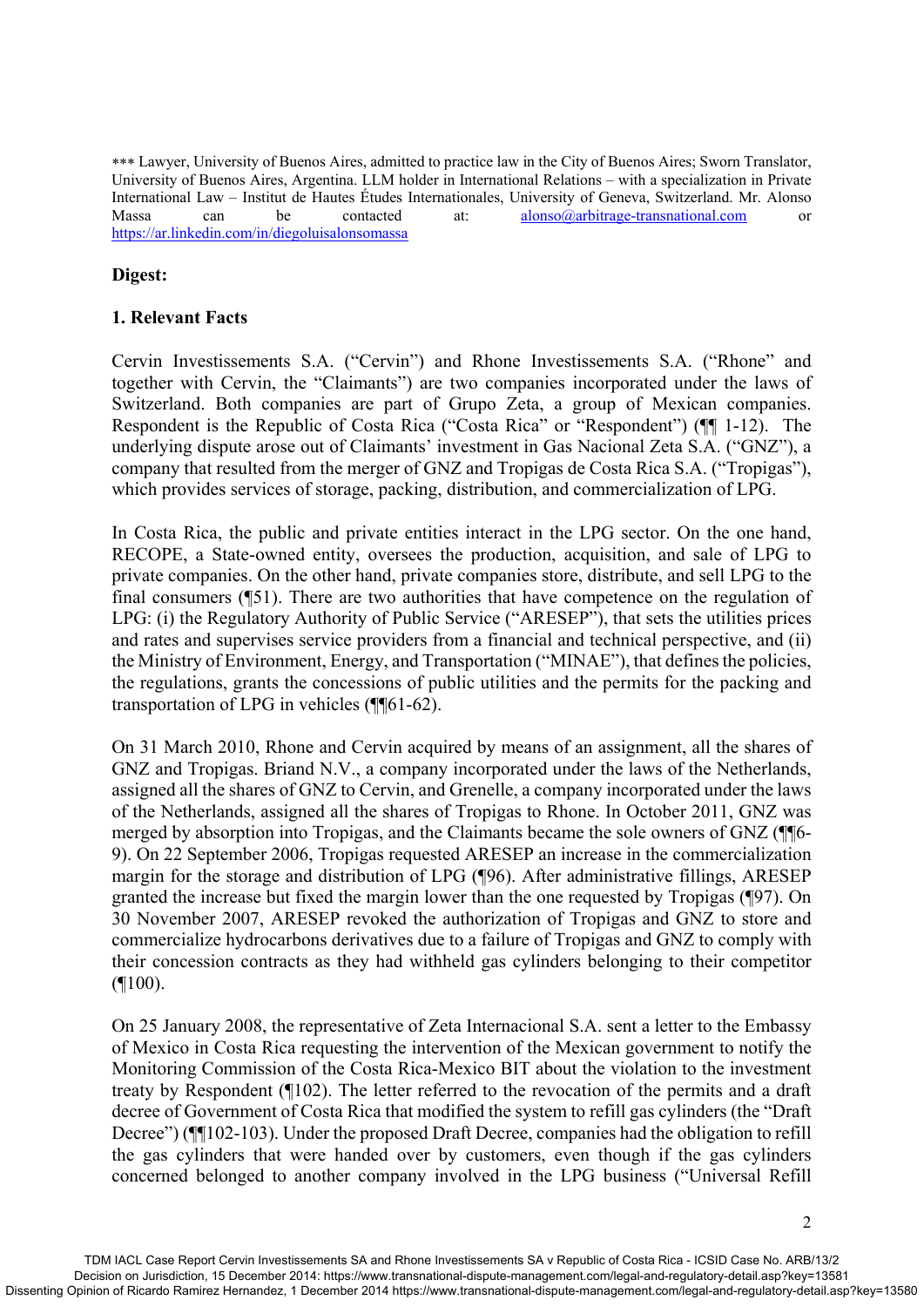System") (¶65). This proposed system was different from the system of "segmented responsibilities" under which each company was the owner of their gas cylinders and the distributing companies could only refill their own gas cylinders and were forbidden to refill those of other companies (¶66).

From Claimants' perspective, the Draft Decree authorized an illegal practice (¶ 102) and confiscated the companies gas cylinders (¶ 111).

On 9 March 2008, the representative of Tropigas and GNZ presented before the Ministry of Commerce of Costa Rica ("COMEX") a notice of intent to file a claim under the Costa Rica-Mexico BIT (the "First Notice of Intent") (¶106). This First Notice of Intent was based on the revocation of the permits and the existence of the Draft Decree (¶109). On 24 June 2008, the MINAE granted new concessions to Tropigas and GNZ for five years (¶115).

On 15 October 2008, a second notice of intent to file a claim under the Costa Rica-Mexico BIT was filed (the "Second Notice of Intent") and it exclusively referred to the promulgation of the Draft Decree (¶¶117-118).

On 19 November 2008, the Secretary of Economy of Mexico sent to COMEX a communication making reference to the Second Notice of Intent and requested COMEX's assistance to clarify and take care of the situation that the Grupo Zeta was undergoing in Costa Rica (¶121). On 12 February 2009, a representative of Mexican investors sent a communication to COMEX requesting their urgent intervention to prevent the promulgation of the Draft Decree (¶123).

On 13 March 2009, the Vice Minister of COMEX answered the letter by stating that COMEX was working in coordination with MINAE to have a final Draft Decree that would comply with the Costa Rica-Mexico BIT (¶124). On 19 November 2009, the representative of Tropigas and GNZ sent a notice to the Embassy of Mexico in Costa Rica stating that they would assert their rights under the mechanisms established in the Costa Rica-Mexico BIT and requested their assistance to initiate the necessary contacts with the governments of Mexican and Costa Rica under the Uruguay Round, GATT, and WTO (¶¶125-127). On 5 October 2010, the Ambassador of Mexico sent a letter to the Minister of Foreign Relations of Costa Rica requesting a hearing to discuss the Draft Decree (¶128).

In relation to the utility rate resolutions of 2010 and 2011, GNZ requested on March 16, 2010 an ordinary review of the commercialization margin (¶129). The authorities decided to increase the commercialization margin, however, the margin was set in a lower rate than the one requested by GNZ and imposed to all the packagers the obligation to comply with the Universal Refill System (the "Resolution of 2010") (¶¶131-132).

On 17 March 2011, GNZ filed a new request to adjust the commercialization margin and the price of LPG since the current rates were directly affecting the financial situation of GNZ and forced it to subsidize the gas price in favor of consumers (¶133-134). The ARESEP decided to increase the margin, however, it recommended some calculations related to the user charges ((¶¶136-137) and imposed to the packagers the Universal Refill system (the "Resolution of 2011") (¶¶138). GNZ appealed the Resolution of 2011.

On 19 February 2013, Claimants filed a request for arbitration before the ICSID. Claimants' claim was based on Respondent's failure to comply with the regulatory framework of LPG in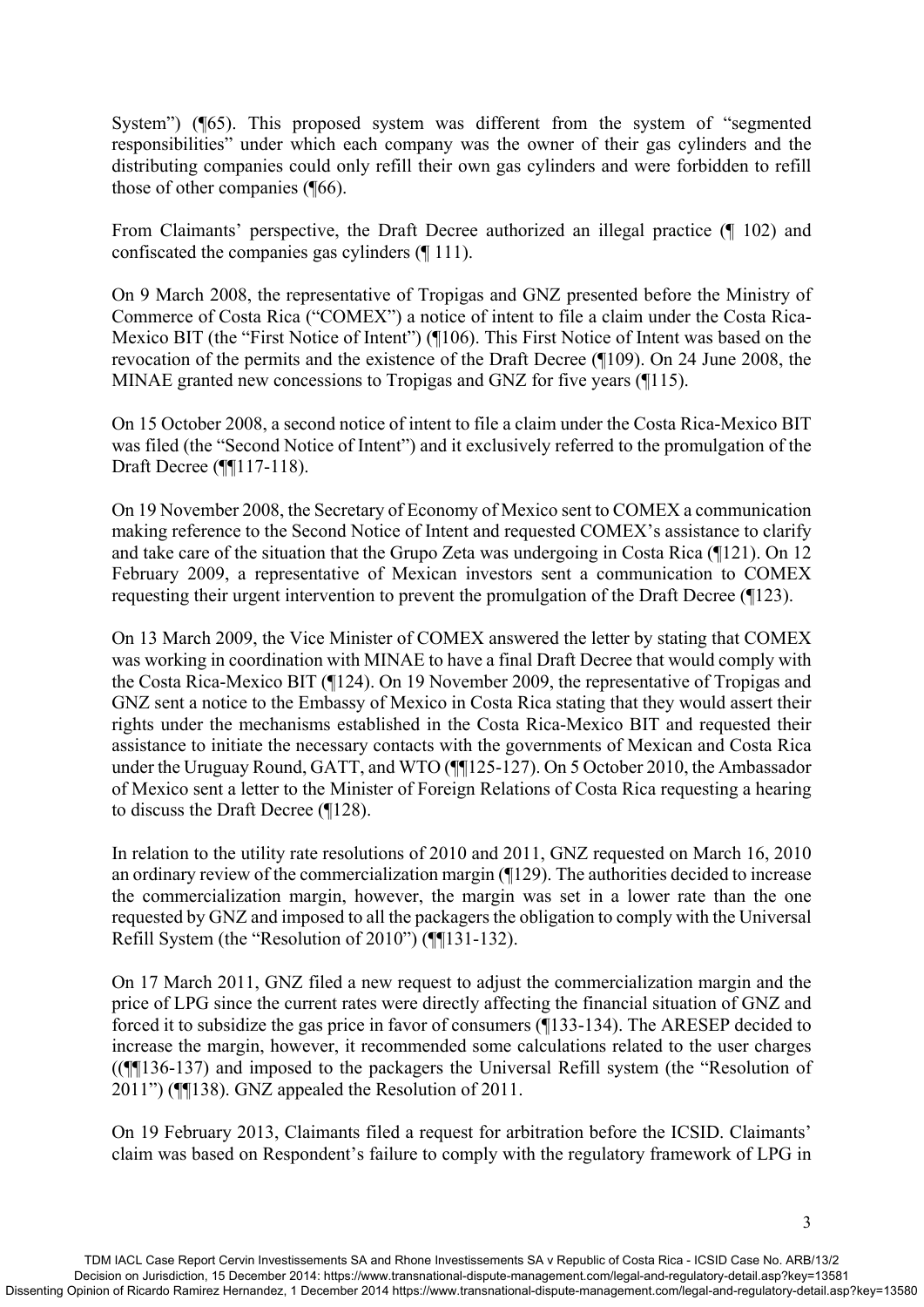Costa Rica in relation to the utility rate decisions, arbitrary imposition of user charges, arbitrary application of the Universal Refill System, and violation of the direct client relationship (¶324).

On 30 September 2013, the authority resolved to partially annul the Resolution of 2011. However, up until the day of the hearing this issue had not been resolved (¶¶146-147). In addition, in 2012 and 2013 Claimants requested ARESEP to increase their margins but their petitions were rejected (¶147).

Finally, the concessions of GNZ expired on 30 June 2013 (¶148), and during 2014 the authority granted new concessions for five years (¶149).

# **2. Procedural History**

On 19 February 2013, Claimants filed a Request for Arbitration which was registered by ICSID on 11 March 2013 (¶¶ 24-25). The Tribunal was constituted on 14 August 2013 (¶ 26). The first session was held by means of a telephone conference on 11 September 2013 where the parties communicated their intention to bifurcate the proceeding. On 19 September 2013, the Tribunal communicated the First Procedural Order (¶27). It was recorded that the parties did not have any objection to the constitution of the Tribunal and agreed to appoint Mr. Bingen Amezaga as an Assistant of the President of the Tribunal (¶29). On 20 November 2013, Respondent filed the Memorial on Exceptions to the Jurisdiction (30). On 7 March 2014, Claimants filed a Counter Memorial on Exceptions to the Jurisdiction (¶31). On 25 April 2014, Respondent filed the Reply to the Exceptions to the Jurisdiction (¶32). On 6 June 2014, Claimants filed a Rejoinder to the Exceptions to the Jurisdiction (¶33).

On 12 June 2014, Respondent requested the Tribunal to admit the incorporation of a document that should have been included in Annex R-62 of the Reply to the Exceptions to the Jurisdiction that was accidentally omitted (¶34). On 13 June 2014, the parties and the Tribunal had a telephone conference where they discussed practical issues related to the hearing and Respondent's request to incorporate the document in Annex R-62. In addition, Respondent requested the Tribunal to incorporate as a legal authority an award that had been published after the filing of the Reply to the Exceptions to the Jurisdiction (¶35). Since Claimants did not have any objection to said request, the Tribunal admitted the incorporation of the award. On 17 June 2014, Claimant informed the Tribunal their acceptance to incorporate the document as Annex R-62bis (¶36).

On 1 July 2014, the hearing on jurisdiction was held in Washington D.C. On 24 July 2014, each party filed their respective costs submissions and none of the parties objected to the filing of the other party (¶43).

## **3. Positions of the Parties**

## *3.1 Respondent's Position*

Respondent submitted that ICSID and the Tribunal lacked jurisdiction since the dispute arose before the Claimants made the investment. Respondents argued that the investment was done in bad faith and with the sole purpose of submitting the claim under the BIT. In addition, Respondent stated that Claimants did not provide any evidence of a violation of the BIT  $($ ¶[156-157).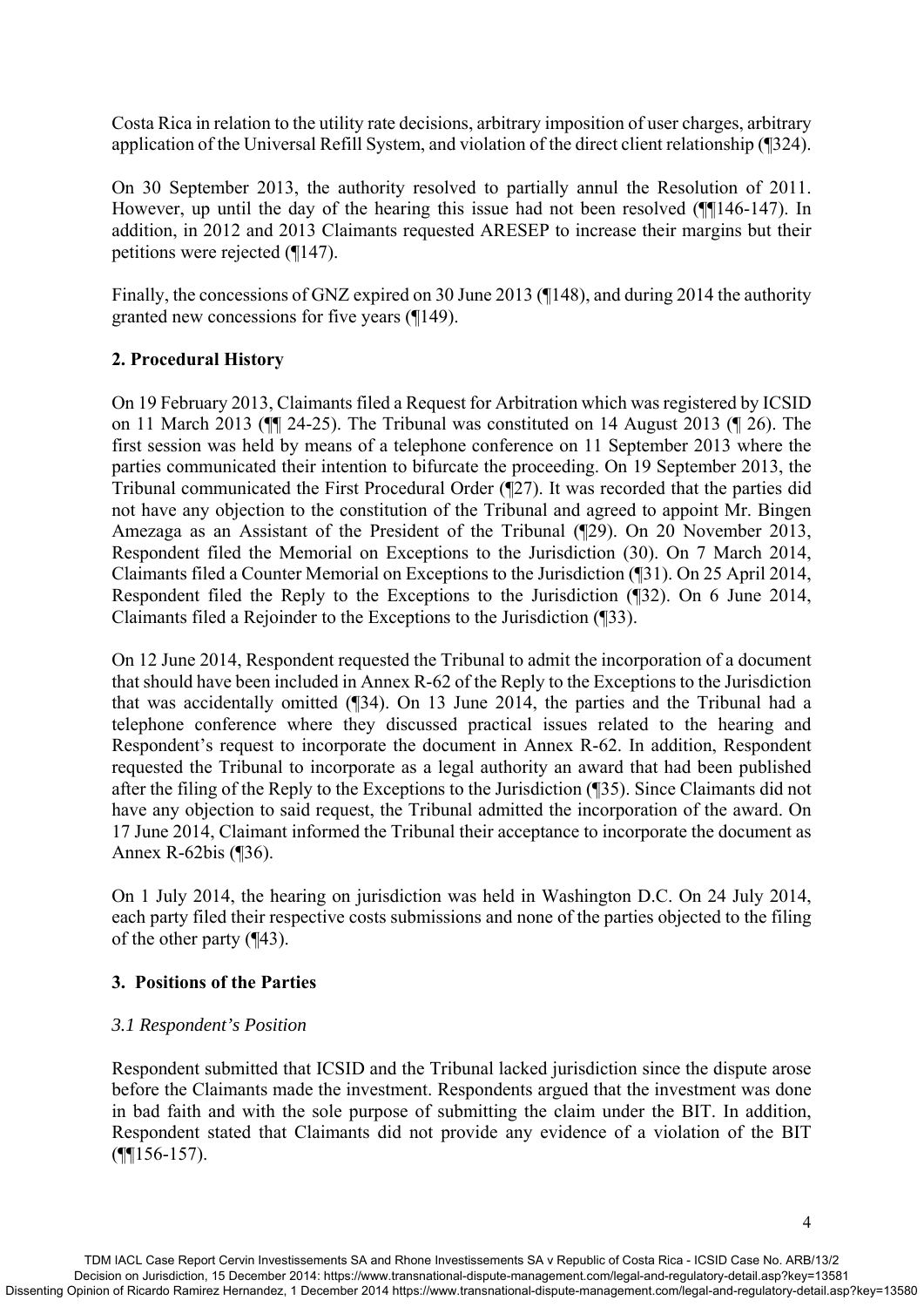### *3.1.1 The claim is an abusive intent of submitting a pre-existing or foreseeable dispute*

#### *3.1.1.1 The claims are a pre-existing or foreseeable dispute*

Respondent argued that Grupo Zeta has always been the real controlling company of Tropigas and GNZ and that it continued to be so through the Claimants (¶158). Moreover, the claims submitted to arbitration are pre-existing claims between Grupo Zeta and Respondent which have been subject to international claims under the Costa Rica-Mexico BIT (¶159).

Respondent argued that in order to determine the date on which a controversy arose, it is necessary to determine which is the real cause of the claim in order to assess whether the facts or considerations that generated the original dispute are still playing a principal role in the current dispute (¶161). In addition, Respondent claimed that the criterion to determine whether the claim is a pre-existing one is the substantial identity between the claims, not the formal one (¶162).

According to Respondent, the origin or cause of the controversy brought up by Grupo Zeta in 2008 against Respondent was still the key aspect of the controversy submitted to this arbitration (¶163).

### *3.1.1.2 The apparent investment was exclusively done to file a claim and constitutes an abuse of process that is incompatible with good faith and international law*

Respondent alleged that Grupo Zeta incorporated the Claimants under the laws of Switzerland and acquired the shares of GNZ and Tropigas solely to invoke the BIT and to have a more favorable dispute resolution mechanism before the ICSID, given that the Costa Rica-Mexico BIT did not foresee the possibility to file a claim for a pre-existing dispute (¶180).

In this sense, Respondent argued that the creation of a legal entity to avail itself of a BIT is not compatible with the duty of good faith. In general, an investment made in bad faith is not protected under bilateral investment treaties, and particularly, those investments would not comply with Section 2 of the BIT and Section 25 of ICSID Convention (¶182). According to Respondent, to determine whether the investment was made in bad or good faith, Tribunals must assess the substance of the transaction, the substance of the commercial operations, and the time or opportunity when the transaction was executed in comparison to the time when the controversy arose (¶184).

Respondent stated that Claimants' transaction was an internal reorganization of Grupo Zeta, and that the apparent investment was made when there was a pre-existing controversy between Grupo Zeta and Costa Rica, and a pending international claim under the Costa Rica-Mexico BIT ( $\P$ [185-186). In addition, Respondents detailed that Grupo Zeta had secured the diplomatic intervention of the Mexican Government in relation to the controversies with Costa Rica, while at the same time it was incorporating the legal entities and transferring to the Claimants the shares of Tropigas and GNZ (¶189). According to Respondent, Grupo Zeta intended to neutralize the balance of the rights and duties under the ICSID system, and due to Section 27 of the ICSID Convention, Claimants incurred an abuse of the process (¶190).

5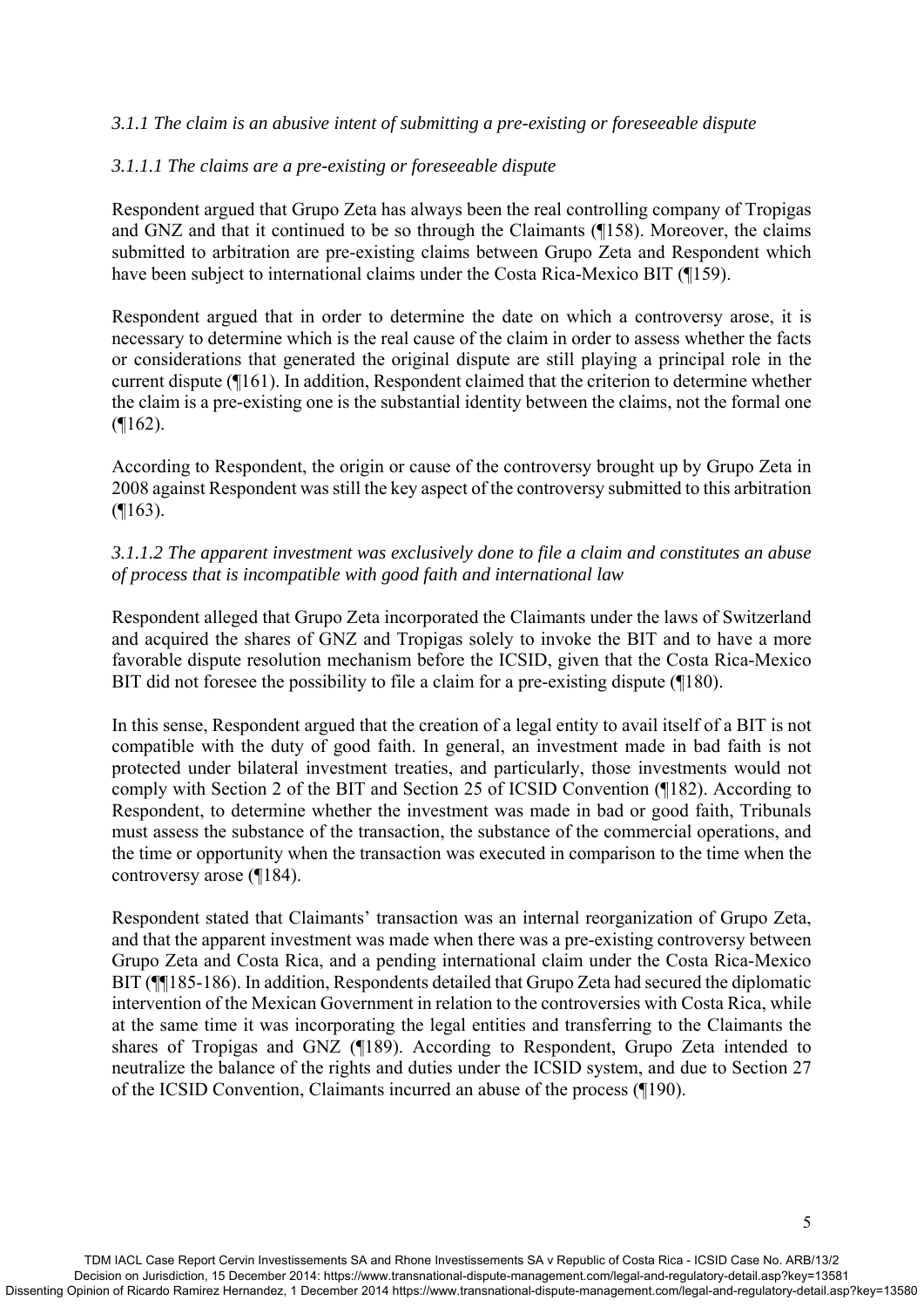## *3.1.2 Claimants have not alleged a plausible violation of the BIT*

Respondent admitted that most of the alleged facts should be viewed *pro tem* as real and that Claimants had the burden to prove that their allegations were serious enough to proceed to the merits of the case (¶193). In this regard, Respondent stated that the facts alleged by Claimants could not constitute a violation of the BIT because they were excluded *rationae tempori*s, since they were prior to the investment, and the subsequent facts that followed the apparent investment were excluded *rationae materiae* because they could not serve as a basis for a plausible violation of the BIT (¶194).

## **4. Claimants' position**

Claimants' argued that (i) there was no abuse of right since there was not a pre-existing or reasonably foreseeable dispute, and there had not been a deliberately manipulation of the facts to invoke the BIT and the ICSID mechanism, and (ii) Claimants have sufficiently presented a case on a *prima facie* violation of the BIT (¶209).

*4.1 There is neither an abuse of right nor a deliberately manipulation of facts* 

### *4.1.1 There is neither an abuse of rights nor a deliberate manipulation of facts*

Claimants argued that there is not a pre-existing or reasonably foreseeable dispute, based on the following:

(i) The prior controversies did not constitute a formal international claim. The notice of intent under the Costa Rica-Mexico BIT operated as a notice to give the parties an opportunity to discuss and clarify their differences (¶213); GNZ and Tropigas were entities incorporated in Costa Rica and lacked standing to sue Costa Rica, and their shareholders did not express in writing their consent to arbitrate (¶214), and Section 27 of ICSID Convention applies where the investor has already consented to arbitration. In this case, only Cervin and Rhone consented to arbitrate and have never requested diplomatic protection from Switzerland (¶216). The informal diplomatic step that the Mexican Government took, are not prohibited under Section 27 of the ICSID Convention (¶217);

(ii) The claims under the BIT are based on different facts from the controversies that had arisen in 2008 and 2009. These controversies referred to the revocation of Tropigas and GNZ's concessions to provide consumers with LPG and the eventual approval of the Draft Decree that would implement the Universal Refill System ((¶219). Finally, these disputes did not have any effect because in June 2008 Tropigas and GNZ were granted new concessions and the Draft Decree never came into force ((¶220). Claimants argued that the current claim is based on the illegal, arbitrary, and unjustified failure of Costa Rica's authorities to comply with the regulatory framework of LPG (¶221).

(iii) The parties to this arbitration are not the same parties that participated in the aforementioned events and controversies. Claimants alleged that the arguments based on the theory of "unique economic entities" should not be admitted since this theory is exceptionally use in cases related to economic competence but have never been accepted in international arbitration (¶238).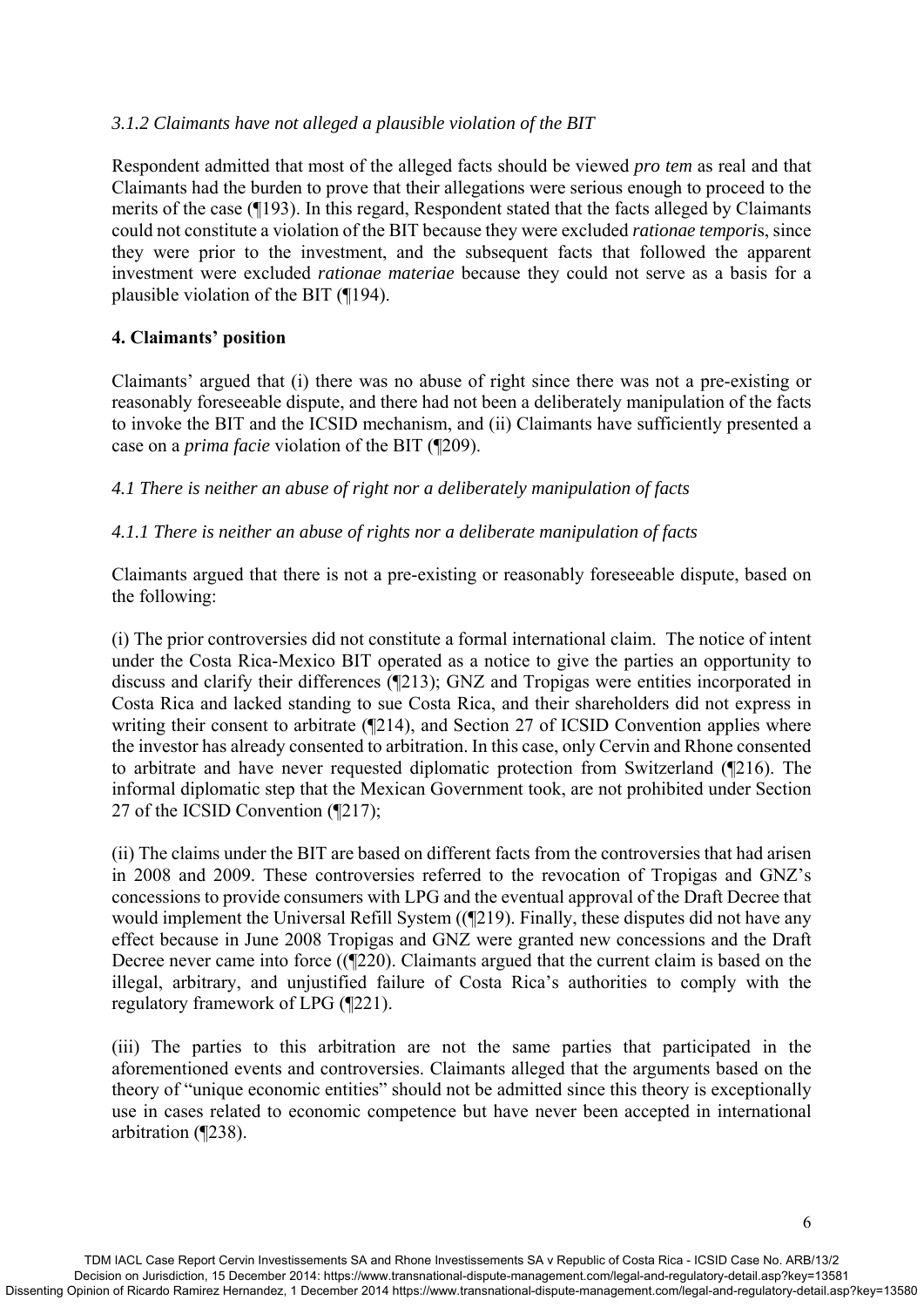(iii) The causes of action are different. Claimants argue that the facts that motivated the notices of intent under the Costa Rica-Mexico BIT are not the same to the current claims and do not play a significant role on the claims that were filed in this arbitration (¶240)

## *4.1.2 There has not been a manipulation of facts to obtain protection under the BIT*

Claimants stated that they did not manipulate the corporate structure to exclusively obtain a benefit from the BIT because they already had the possibility to refer the controversy to an ICSID arbitration under other treaties (¶242). Between 2008 and 2010, Briand and Grenelle were the sole owners of Tropigas and GNZ and their investment was protected under the Costa Rica-Netherlands BIT (¶243), which contemplates the possibility to submit the dispute to an ICSID tribunal and to an *ad-hoc* tribunal under the UNICITRAL rules (¶¶243-244). In this regard, the acquisition of Rhone and Cervin did not bring about a dispute resolution mechanism that was not previously contemplated nor did it mean a procedural or substantial advantage (¶245).

Cervin and Rhone's real motivations to acquire GNZ and Tropigas were the economic, financial, and tax opportunities that Switzerland offered (¶246). Moreover, Claimants argued that Respondent had the burden of proof of the existence of abuse of process, however, Respondent did not provide any evidence on this regard (¶247).

# *4.2 There is a prima facie violation of the BIT*

Claimants argued that all their claims were based upon behaviors, acts, and specific omissions on the part of the regulatory authorities of the LPG sector in Costa Rica that arbitrary and without any justification failed to comply with the regulatory framework and undermined Claimants' investments (¶252). Claimants' claims are related to the Universal Refill System, the direct client's system, the utility rate review, and the ARESEP user charges (¶254). The facts alleged cause Costa Rica to not comply with its obligations under the BIT, particularly with Section 4 of the BIT, protection and treatment; Section 5, expropriation; and Section 11, other commitments (¶255).

According to Claimants, the Tribunal must assume that the facts presented before it are true unless they are manifestly frivolous, degrading, or developed in bad faith, and that those facts must be provisionally accepted since they will be examined and rebutted in the merit phase  $($ [257).

## **5. Tribunal's analysis**

The Tribunal concluded that it had jurisdiction *rationae temporis* and *rationae voluntatis*. However, the Tribunal found that it only had jurisdiction *rationae materiae* in relation to the violation of the fair and equitable treatment regarding the utility rate proceeding and the user charge applied by Costa Rica's authorities, and that it lacked jurisdiction on the rest of Claimants' claims.

## *5.1. Jurisdiction rationae temporis*

The Tribunal stated that in order to determine whether a dispute is prior or subsequent to the investment, the analysis should start from the moment the alleged facts caused the State to incur responsibility (¶278). The Tribunal considered that Claimants identified facts that were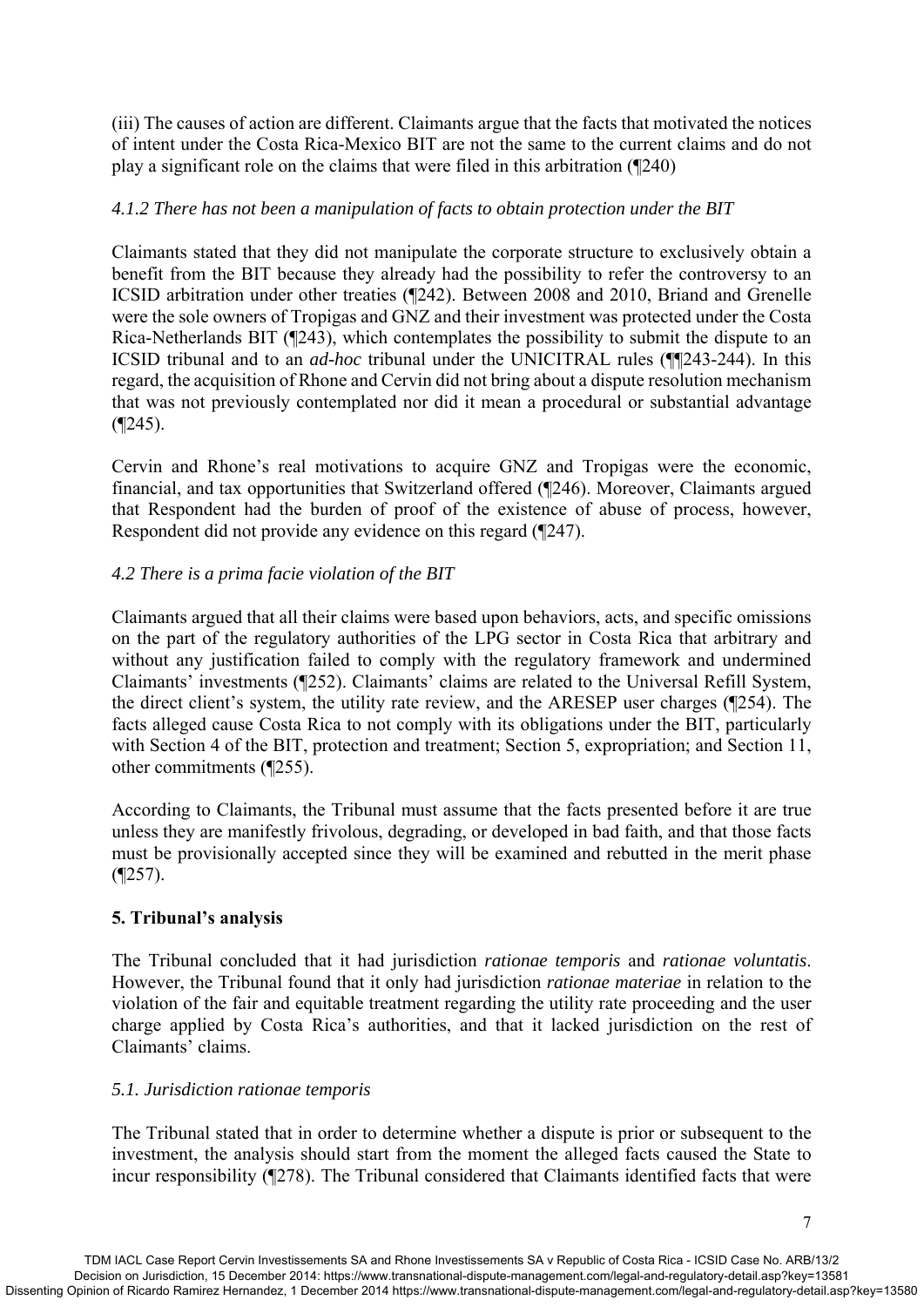subsequent to the investment and that caused the State to incur the alleged responsibility, and did not invoke State's conduct prior to the investment (¶284). The Tribunal considered that the sole existence of a prior controversy cannot block the Tribunal's jurisdiction. Also, the Tribunal jurisdiction cannot be affected by the sole fact that, in the absence of bad faith, a controversy could have been foreseen at the moment the investment was made (¶285).

### *5.2 Jurisdiction ratianae voluntatis*

Respondent argued that the sole purpose of investment made through the Swiss entities was to enable Grupo Zeta, which is the most relevant controlling entity of the investment, to artificially benefit from the BIT. Therefore, Claimants acted in bad faith to get a procedural advantage which they did not have before (¶288).

The Tribunal decided that it had jurisdiction *ratianae voluntatis* based on the following:

(i) Respondent had the burden to provide evidence that the investment was restructured to manipulate the ICSID jurisdiction (¶295), but Respondent did not offer such evidence. In addition, if Cervin and Rhone had not acquired Tropigas and GNZ's shares, the Netherlands entities controlled by Grupo Zeta, would have been able to sue Respondent under the Costa Rica-Netherlands BIT. The Tribunal concluded that since there was not a procedural advantage, there must have been other financial, fiscal, or corporate reasons to justify said reorganization (¶298).

(ii) Claimants did not immediately file a claim after the reorganization of the companies (¶300).

(iii) Respondent's conduct to renew the concessions in 2014 would be incompatible with Respondent's allegations of abuse of right (¶302).

(iv) Respondent argued that Briand and Grenelle lost their right to invoke the Cost Rica-Netherland BIT after Grupo Zeta sent their notices of intent under the Costa Rica-Mexico BIT (¶303). Respondent alleged that Grupo Zeta, acting on behalf of GNZ and Tropigas, manifested its consent to arbitration under the Costa Rica-Mexico BIT and section 13-22(1) of that treaty excluded the possibility to have access to other dispute resolution mechanism (¶303). The Tribunal considered that the fact that Grupo Zeta and GNZ may have renounced to other dispute resolution mechanisms does not imply that said renunciation is extended to Grenelle and Briand, nor to Cervin and Rhone (¶306). In addition, there is no provision in the Costa Rica-Netherland BIT nor in the BIT that states that the benefits of the treaty should be denied when the controlling investor previously invokes, directly or indirectly, the benefit of another treaty (¶306). Furthermore, Respondent's argument does not contemplate that the notices of intent and the communications made reference to different facts that are not currently at issue, and that Grupo Zeta did not initiate an arbitration under the Costa Rica-Mexico BIT (¶307).

(v) Respondent argued that Claimants violated Section 27 of the ICSID Convention. Furthermore, Respondent alleged that Claimants could not have access to the ICSID jurisdiction after having requested diplomatic protection from the Mexican Government (¶311). The Tribunal considered that the purpose of Section 27 is to forbid resorting to diplomatic protection once the parties have already consented or have already resorted to arbitration (¶313). In addition, the letter sent by the Mexican Ambassador to the Minister of Foreign Affairs of Costa Rica did not imply that diplomatic protection was granted, in the sense

8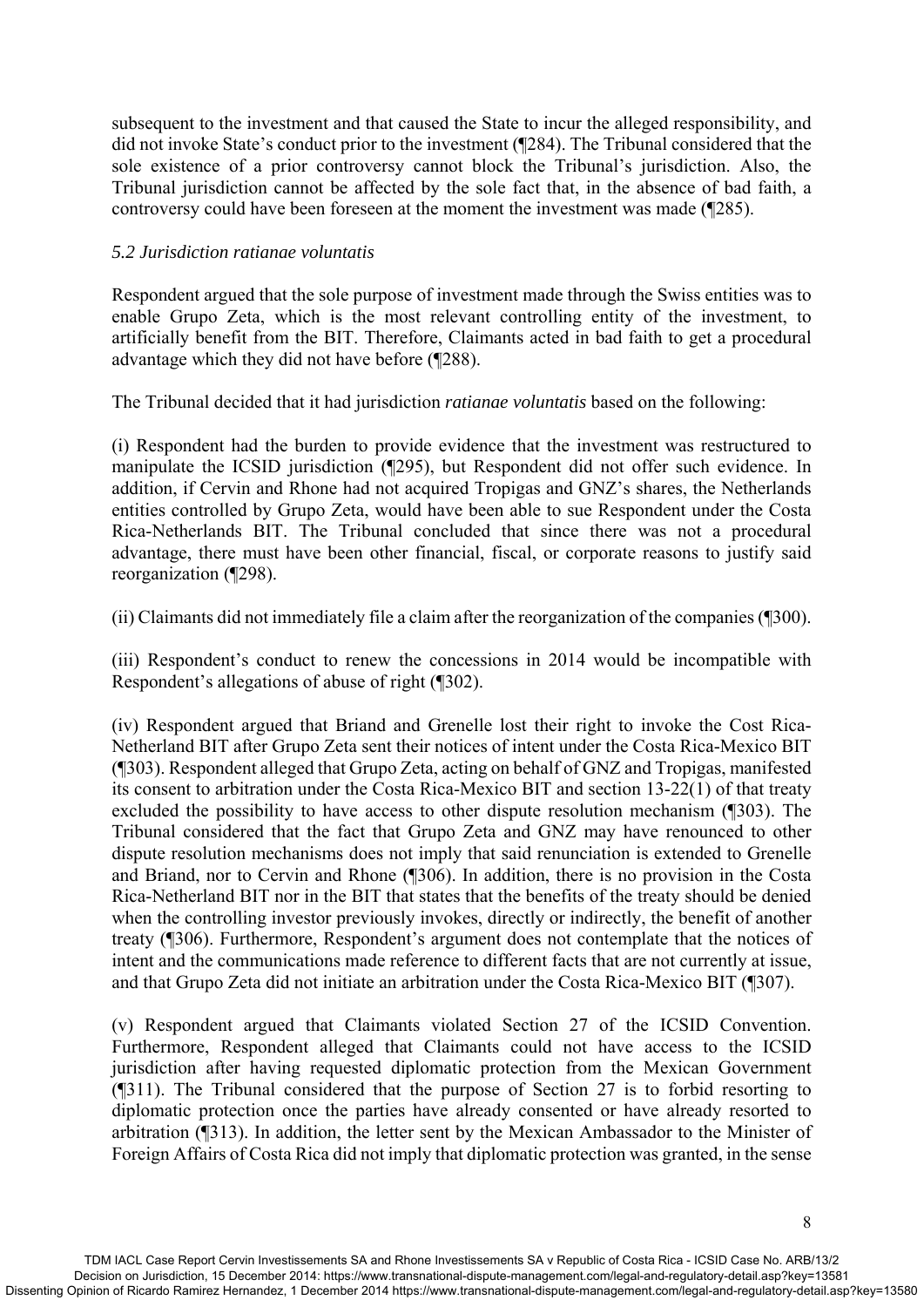of Section 27(1), since that letter was an informal diplomatic measure whose purpose was to facilitate the resolution of the controversy (¶315).

### *5.3 Jurisdiction rationae materiae*

Both parties agreed that at the jurisdictional phase the Tribunal must admit that the facts presented by Claimants are true unless they are frivolous, offensive, or developed in bad faith, and the Tribunal must be persuaded that Claimants' alleged facts, if proved, could set the basis for a violation of the treaty (¶318). The Tribunal found that, although in the jurisdictional phase the facts are admitted *pro tem*, those allegations must be sufficiently precise to enable the Tribunal to verify whether there has been a possible violation of the BIT (¶322). At this phase, it is not sufficient to argue that the State violated international law, since Claimants must (i) explain which are the facts that, if true, constitute the basis of the State responsibility, and once those facts are identified (ii) demonstrate that those facts could violate the treaty concerned (¶322).

Claimants argued that the facts constitute, jointly or separately, a violation of the BIT, i.e. direct or indirect expropriation, fair and equitable treatment, full protection and security, national non-discriminatory treatment, and others (¶325). Although the parties did not develop which are the standards that applied to determine whether there has been a violation of the BIT, the Tribunal considered that in the jurisdictional phase it is not necessary to determine in a precise and final manner which is the content of the rules involved in each violation, but it suffices to determine whether the alleged facts could amount to a violation of the treaty (¶326).

The Tribunal analyzed each of Claimants' claims to determine whether the alleged facts could reasonably constitute a violation of Respondent's international obligations (¶327):

## *5.3.1 Utility rates*

Claimants particularly argued that the ARESEP failed to comply with the regulatory framework related to the setting of the utility rates. Claimants claimed that (i) there has not been a due process in the utility rates' administrative review process; (ii) in their utility rates request, the authorities demanded GNZ to comply with additional requirements that had not been required from other companies, in violation of the national and non-discriminatory treatment; and (iii) the authorities rejected Claimants 'request concerning the margin and price adjustment of GNZ in violation of the prohibition to expropriate without due process, and without a prompt, adequate, and effective compensation (¶329).

The Tribunal decided that the alleged violation of the regulatory framework did not constitute the basis for a claim on expropriation. It considered that although it is not defined in the BIT, an expropriation is a temporary or definite deprivation of the use and enjoyment of the investment. In this sense, Claimants did not argue that they had been totally or partially deprived of the use and enjoyment of their shares in Tropigas or GNZ nor of their assets or concessions (¶331). Also, Claimants did not provide evidence, even *prima facie*, that the authorities' resolutions interfered with the viability of the company (¶333). The Tribunal concluded that a diminution of the economic performance of the companies' incomes or profits does not constitute an expropriation (¶333).

 $\overline{Q}$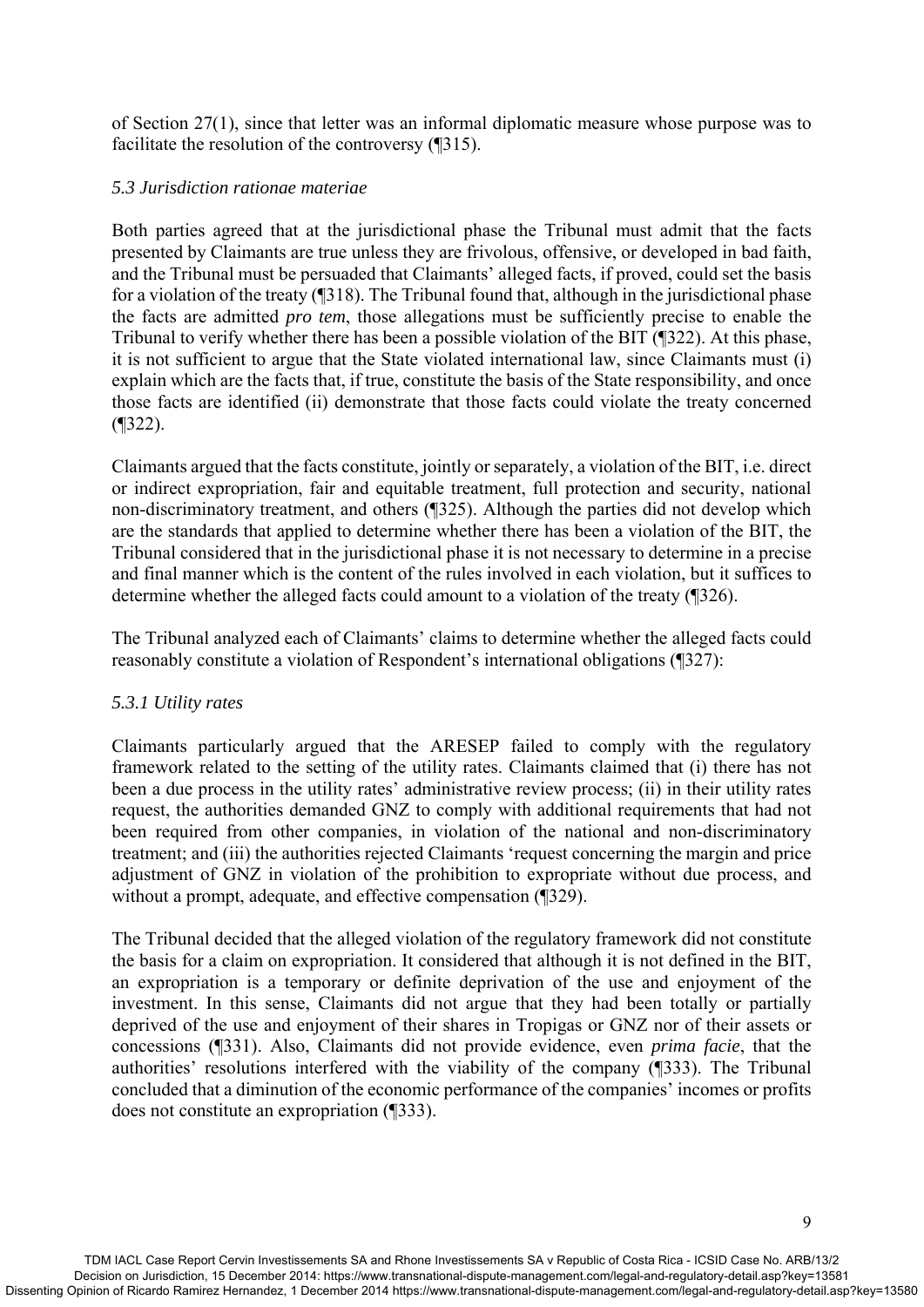Claimants have not explained why the protection and security obligation and the national and non-discriminatory treatment obligations set out in the BIT had been violated. Therefore, the Tribunal concluded that it did not have jurisdiction on those matters (¶¶335-336).

In relation to the violation of the fair and equitable treatment, Tribunal considered that in the jurisdictional phase it is not necessary to determine whether the BIT refers to the minimum standard of treatment or to a different standard (¶337). At this stage, the Tribunal considered that in order to find a violation of the fair and equitable treatment it is necessary that the State's conduct is arbitrary, manifestly unfair, and idiosyncratic, or that it involves an omission of the due process (¶337). The Tribunal considered that a deliberate disregard of the principles on which the regulatory framework is based and ARESEP's manifest absence of good faith in the utility rate proceeding, could, if proved, constitute a violation of the fair and equitable treatment despite the fact that this is the applicable standard. Likewise, the arbitrary rejection of the utility rate increases and the lack of transparency, if proved, may constitute a violation of the fair and equitable treatment (¶339) Therefore, the Tribunal concluded that it had jurisdiction in relation to the fair and equitable treatment of the utility rate proceeding (¶340).

## *5.3.2 User charge*

According to Claimants, RECOPE imposed on the companies that purchased LPG the obligation to pay a user charge, the value of which must be added to the utility rate that the concessionaries charge to the final customers (¶341). However, Claimants stated that the ARESEP had not been adding the value of the user charge to the final utility rates, although the Office of the Comptroller General of the Republic of Costa Rica had imposed such an obligation. Therefore, Claimants alleged that there has been a violation of Section 4(1) of BIT and that Respondent's conduct constituted an expropriation (Section 5 of the BIT) (¶342).

The Tribunal found that Claimants did explain the reasons why the payment of the user charge by Tropigas and GNZ could have implied a deprivation of their investment, a loss of control or significant loss of their value (¶344). Therefore, the Tribunal determined that it did not have jurisdiction on that claim (¶345). Regarding the arguments related to the obligation of treatment, the Tribunal considered that the controversy related to the user charge was intrinsically linked to the utility rates claim. Thus, the Tribunal found it had jurisdiction on this issue (¶¶346-347).

### *5.3.3 Universal Refill System*

Claimants contended that ARESEP imposed in an arbitrary way the Universal Refill System when it issued the 2010 and 2011 Resolutions (¶350). They alleged that Respondent's actions violated the fair and equitable treatment and protection and security obligations and that expropriated their investments without a due process and a prompt, adequate, and effective compensation (¶352).

The Tribunal determined that it did not have jurisdiction regarding the fair and equitable treatment allegation. The Tribunal concluded that, without a persuasive explanation, Claimants limited their claim to affirm that Respondent's allowed the Universal Refill System's practice, notwithstanding Respondent's allegations that it never authorized those practices (¶358). The Tribunal concluded that in the jurisdictional phase, Claimants must have put forward arguments of facts and law that could have allowed the Tribunal to understand the reason why those resolutions could be in themselves unreasonable or discriminatory measures (¶358).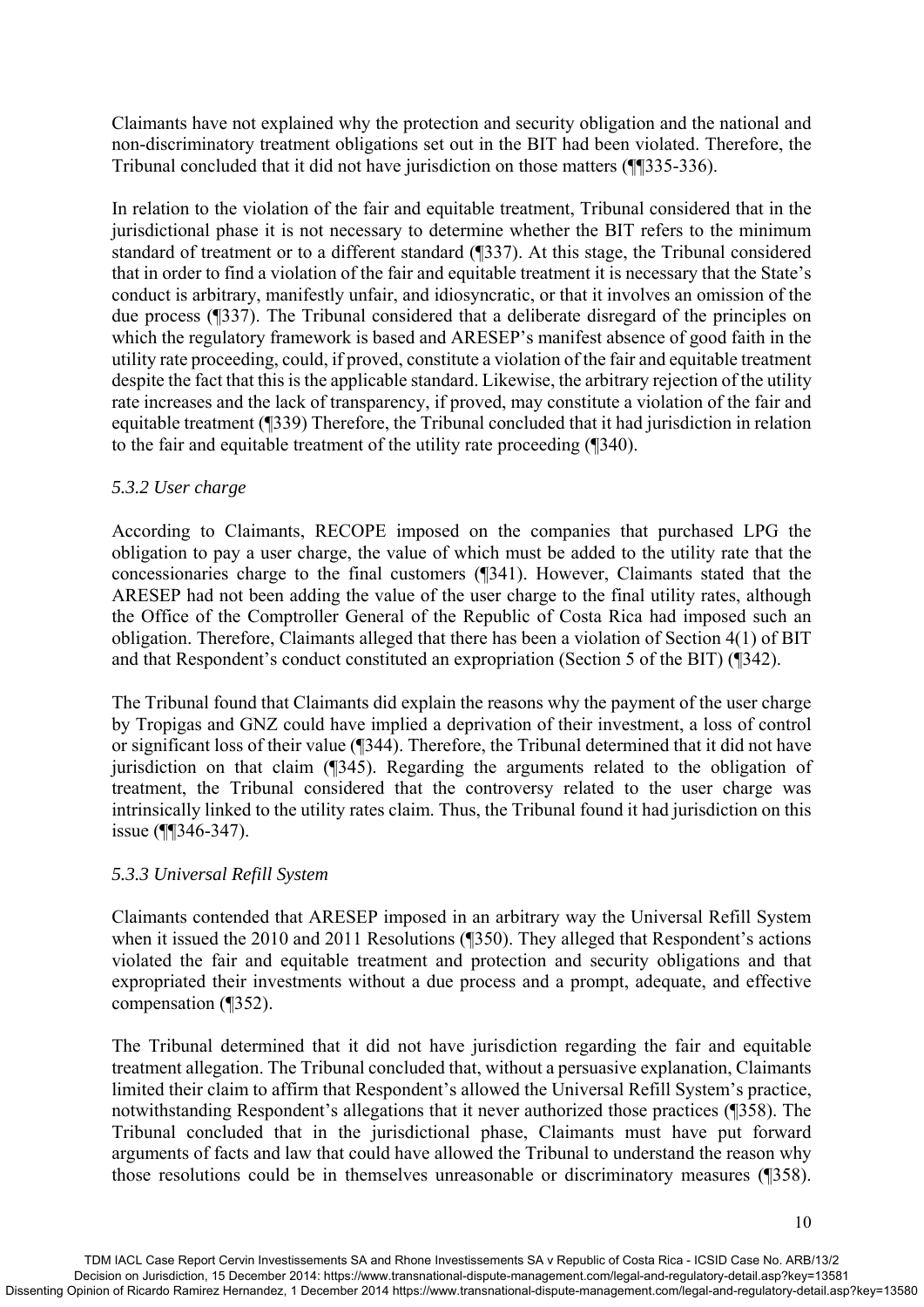Although the facts should be admitted *pro tem*, the claims should be sufficiently precise to enable the Tribunal to determine whether they may justify a violation of the treaty (¶361). In addition, the apparent lack of clarity of a utility rate resolution, in absence of bad faith, cannot constitute by itself an arbitrary or unfair conduct (¶362).

Claimants argued that there has been an expropriation and failure to provide full security since the competitors refilled GNZ's gas cylinders and did not return them (¶363). The Tribunal determined that Claimants did not make a precise argument on this regard, as they did not identify the responsible operators of such conduct (¶365), and furthermore, Claimants did not explain why those acts were attributable to the State (¶366).

Finally, Claimants claimed that Respondent failed to provide them with full protection and security (¶367). The Tribunal stated that considering that private operators committed the illegal acts, the failure to grant protection and security implies that the victim should have requested the intervention of the State to prosecute and sanction the illicit conduct of the competitors and to obtain the illegally withheld gas cylinders. However, Claimants did not assert in a precise way that they requested the intervention of the competent authorities and did not provide proof evidencing that the authorities dismissed or rejected those claims (¶367).

### *5.3.4 Direct Clients*

Claimants contended that RECOPE, the State-owned entity, had apparently been applying preferential prices to GNC's competitors, notwithstanding that those preferential prices were reserved for large consumers and gas stations. Claimants stated that Respondent discriminated against GNZ and violated the national treatment obligation (¶369).

The Tribunal stated that Claimants made general allegations in relation to this issue and that the only factual allegation made was that RECOPE improperly applied preferential prices in favour of Blue Flame. However, Claimants did not provide any evidence regarding the date on which those sales were made, the quantity of LPG sold, and the prices that benefited Blue Flame (¶371).

The Tribunal concluded that the allegations made against Blue Flame cannot constitute a violation of the BIT. First, Claimants did not provide any evidence that, even *prima facie*, it was a State's conduct and that it could have been attributable to the State (¶374). Second, even if the conduct were attributable to the State, the Tribunal decided that the alleged sales to Blue Flame were not sufficient to establish, even in a *prima facie* analysis, a violation to the BIT (¶375).

Regarding the treatment obligation claim, the Tribunal concluded that only an arbitrary, manifestly unfair, idiosyncratic conduct or the absence of due process, may constitute a violation of the treatment obligation. The Tribunal found that facts of this case cannot be reasonably considered as such (¶376).

Regarding the full protection and security claim, the Tribunal decided that the sales to Blue Frame cannot constitute a violation. Based on the documents presented in the case, the Tribunal considered that the accusation filed by GNZ was examined by ARESEP, who collected relevant information and challenged RECOPE and Blue Frame, and decided that Blue Flame did not have the right to a preferential treatment (¶377).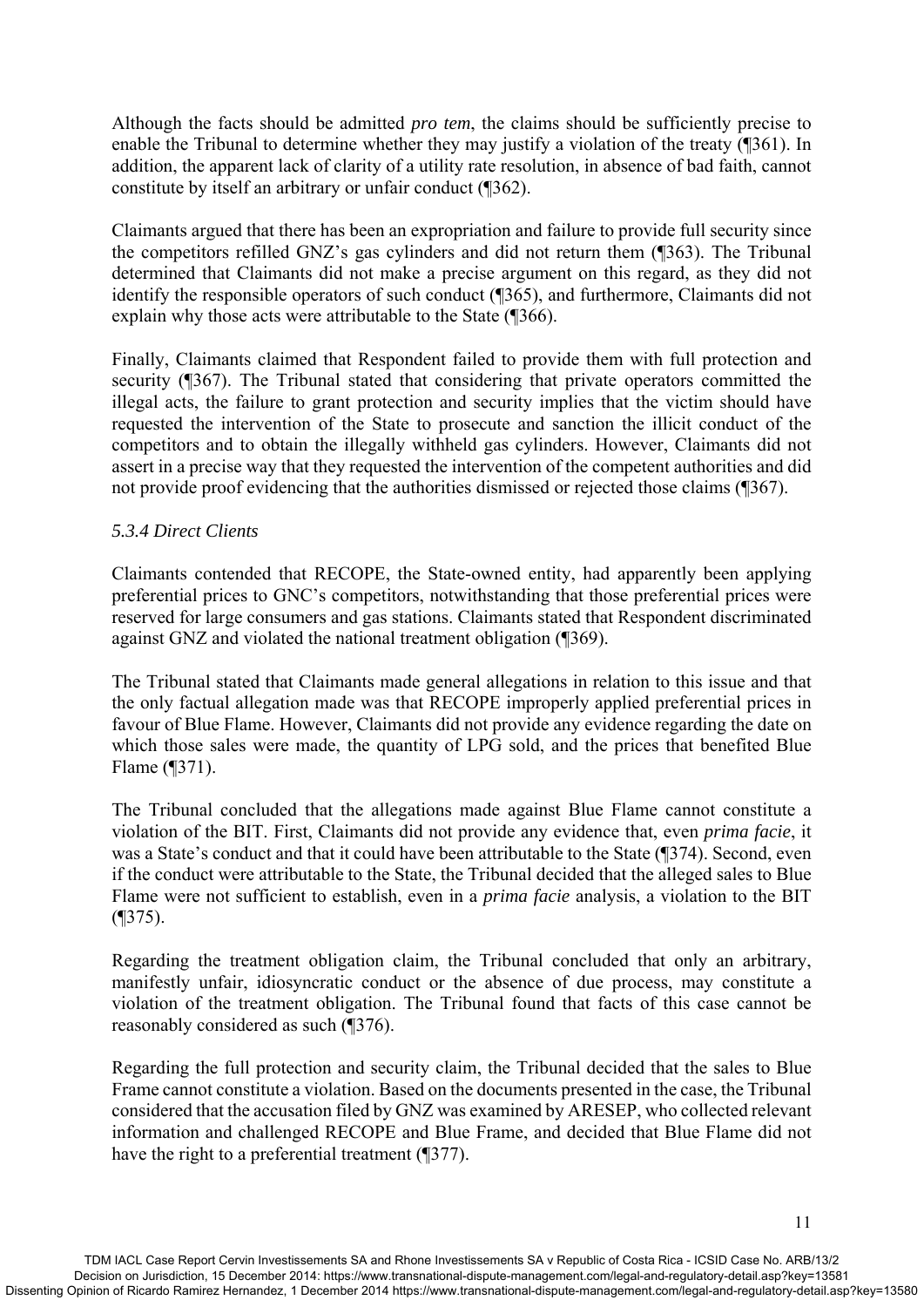Regarding the discriminatory treatment claim, the Tribunal concluded that Claimants did not provide any evidence, even *prima facie*, that the sales were carried out to favor Blue Frame due to its nationality or any other reason. The Tribunal stated that what happened with Blue Flame was an isolated irregularity that was promptly investigated and resolved by the authorities. In the hearing, Claimants were not able to provide any evidence that there were other irregular sales in favour of other entities (¶378).

### *5.3.5 Violations to the concessions*

Claimants argued that Respondent violated section 11(2) of the BIT since it did not observe the obligations that arose out of the concessions (¶380). That Section of the BIT establishes that "*each contracting party shall observe any obligation assumed in relation to the investments of investors of the other contracting party executed in their territory*" (¶381).

The Tribunal decided that Claimants did not develop nor explained which contractual obligations have been violated. Therefore, the Tribunal concluded that it lacked jurisdiction on this issue (¶383).

## **6. Costs**

The Tribunal decided that the decision of legal costs and expenses would be decided in the Decision on the Merits (¶ 226).

### **7. Separate Opinion of Ricardo Ramirez**

Co-Arbitrator Ricardo Ramirez agreed with the majority's decision on the objections *rationae temporis* and *rationae voluntaris,* however, he disagreed with the majority's position on the objection to the *rationae materiae. While* he agreed with the majority's position on the fair and equitable treatment obligation regarding the utility rates and the user charge, and the nonexistence of an expropriation, he disagreed with the non-existence of a justifiable violation of the BIT in relation to the other claims.

Mr. Ramirez agreed with the parties and the majority's position on the criteria the Tribunal must follow to analyze the jurisdictional objections, i.e. the Tribunal must admit the facts presented before them *pro tem* (unless they are manifestly frivolous, degrading, or developed in bad faith) and if proved, the Tribunal must determine whether they could constitute a violation of the BIT (¶1). However, Mr. Ramirez opined that although the majority admitted the factual allegations *pro tem*, they added an additional requirement, that the facts must be "sufficiently precise" to enable the Tribunal to verify whether there is a plausible violation of the BIT  $($ \P2).

The Co-arbitrator did not agree with this position since the majority did not define or explain which elements must be taken into consideration to analyze this additional requirement (i.e. sufficiently precise); he did not find that the rules of arbitration supported this position, nor the consuetudinary norms of international public law, and similar criterion have been rejected by other arbitral tribunals.

Moreover, Mr. Ramirez considered that the majority confused the applicable standards to analyze whether there has been a "*plausible*" or "*prima facie*" violation of the BIT (¶8). Both standards are different. One applies to the jurisdictional objection and seeks to prevent the